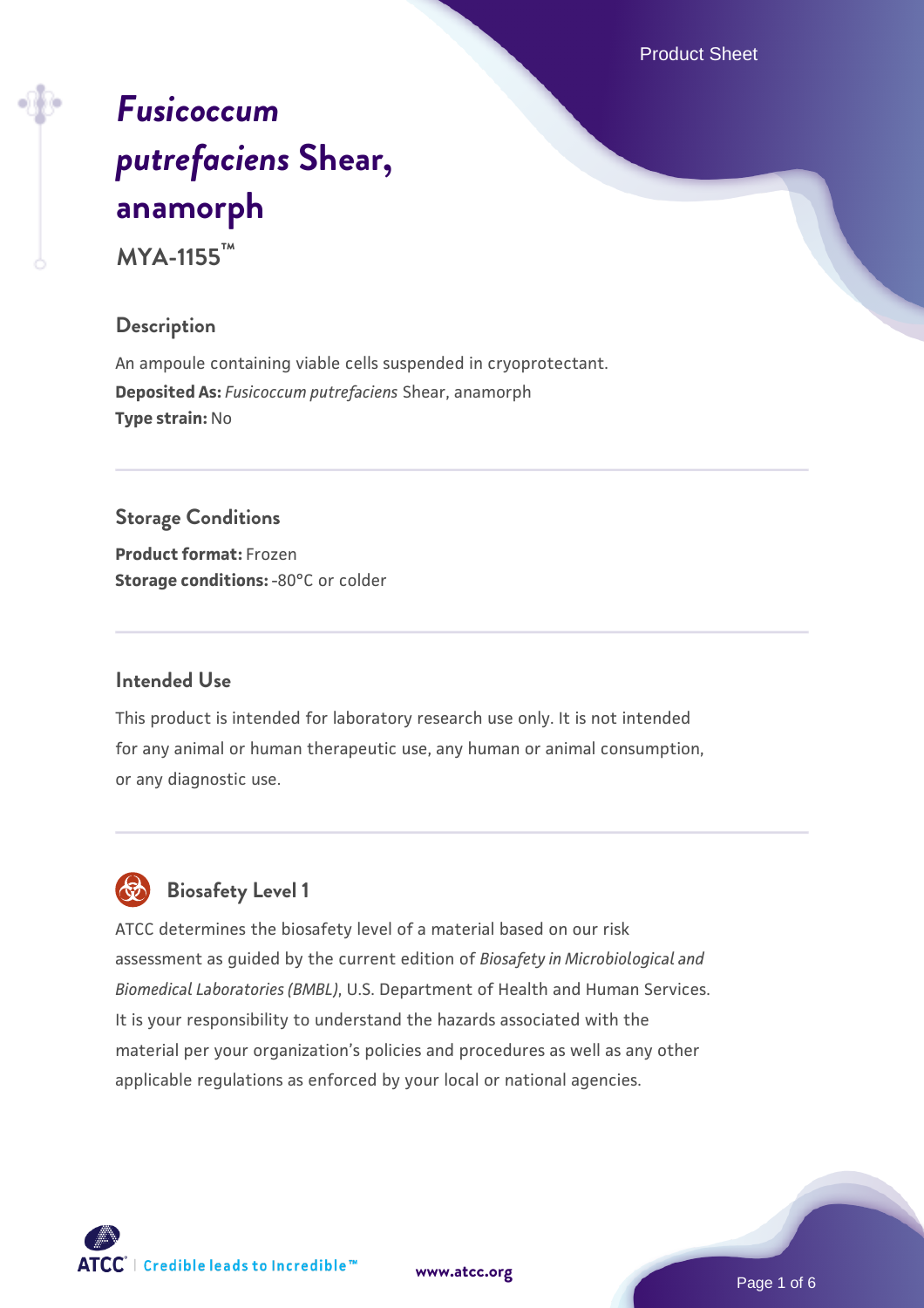ATCC highly recommends that appropriate personal protective equipment is always used when handling vials. For cultures that require storage in liquid nitrogen, it is important to note that some vials may leak when submersed in liquid nitrogen and will slowly fill with liquid nitrogen. Upon thawing, the conversion of the liquid nitrogen back to its gas phase may result in the vial exploding or blowing off its cap with dangerous force creating flying debris. Unless necessary, ATCC recommends that these cultures be stored in the vapor phase of liquid nitrogen rather than submersed in liquid nitrogen.

# **Certificate of Analysis**

For batch-specific test results, refer to the applicable certificate of analysis that can be found at www.atcc.org.

#### **Growth Conditions**

**Medium:**  [ATCC Medium 343: V8 juice agar](https://www.atcc.org/-/media/product-assets/documents/microbial-media-formulations/3/4/3/atcc-medium-0343.pdf?rev=fbf48fa24e664932828269db1822ab12) **Temperature:** 20-25°C

## **Handling Procedures**

**Frozen ampoules** packed in dry ice should either be thawed immediately or stored in liquid nitrogen. If liquid nitrogen storage facilities are not available, frozen ampoules may be stored at or below -70°C for approximately one week. **Do not under any circumstance store frozen ampoules at refrigerator freezer temperatures (generally -20°C)**. Storage of frozen material at this temperature will result in the death of the culture.



**[www.atcc.org](http://www.atcc.org)**

Page 2 of 6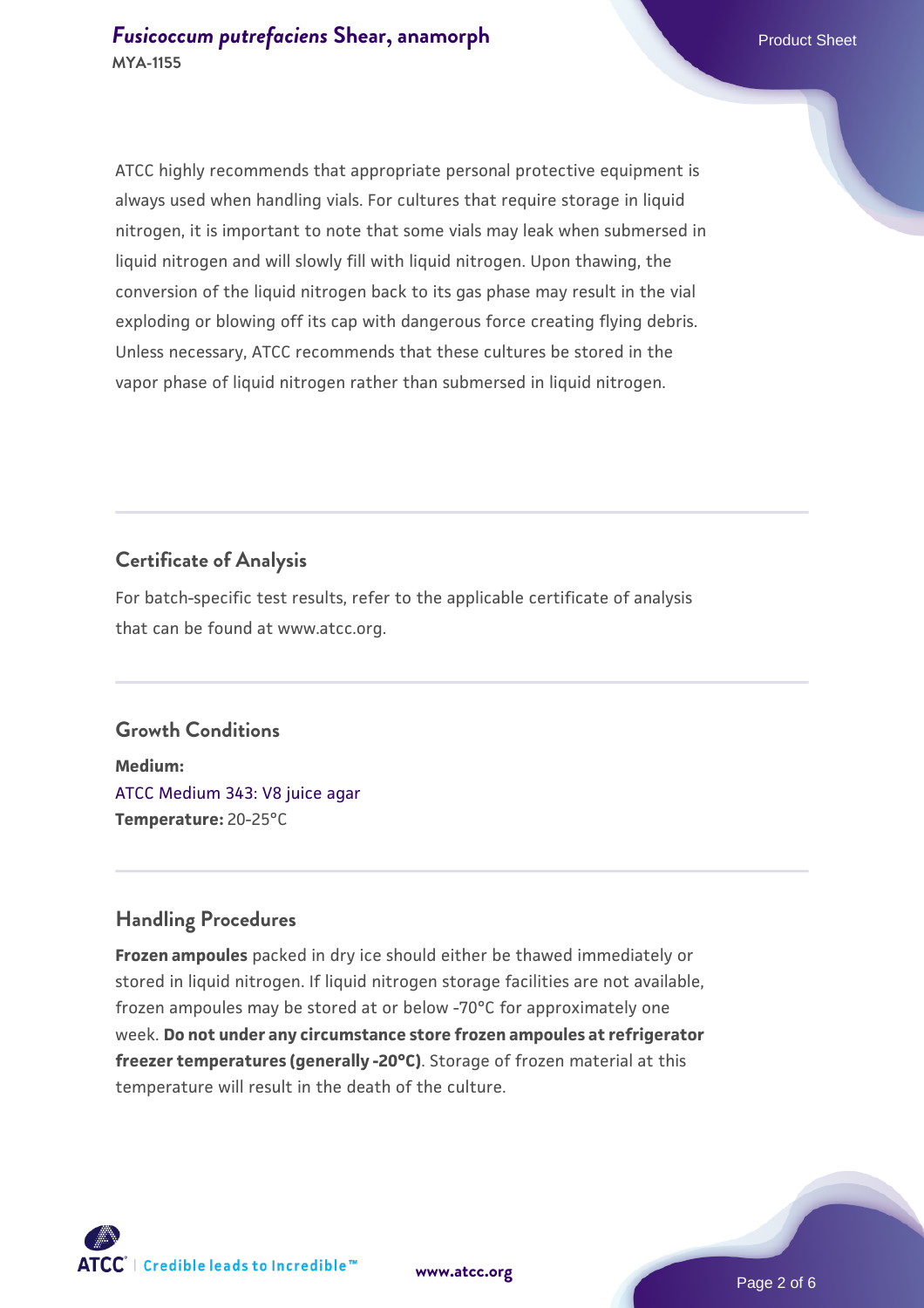# *[Fusicoccum putrefaciens](https://www.atcc.org/products/mya-1155)* [Shear, anamorph](https://www.atcc.org/products/mya-1155) Product Sheet

**MYA-1155**

- 1. To thaw a frozen ampoule, place in a **25°C to 30°C** water bath, until just thawed **(approximately 5 minutes)**. Immerse the ampoule just sufficient to cover the frozen material. Do not agitate the ampoule.
- 2. Immediately after thawing, wipe down ampoule with 70% ethanol and aseptically transfer at least 50 µL (or 2-3 agar cubes) of the content onto a plate or broth with medium recommended.
- 3. Incubate the inoculum/strain at the temperature and conditions recommended.
- 4. Inspect for growth of the inoculum/strain regularly for up to 4 weeks. The time necessary for significant growth will vary from strain to strain.

#### **Notes**

Additional information on this culture is available on the ATCC web site at [www.atcc.org.](http://www.atcc.org/)

# **Material Citation**

If use of this material results in a scientific publication, please cite the material in the following manner: *Fusicoccum putrefaciens* Shear, anamorph (ATCC MYA-1155)

## **References**

References and other information relating to this material are available at www.atcc.org.

## **Warranty**

The product is provided 'AS IS' and the viability of ATCC<sup>®</sup> products is warranted for 30 days from the date of shipment, provided that the

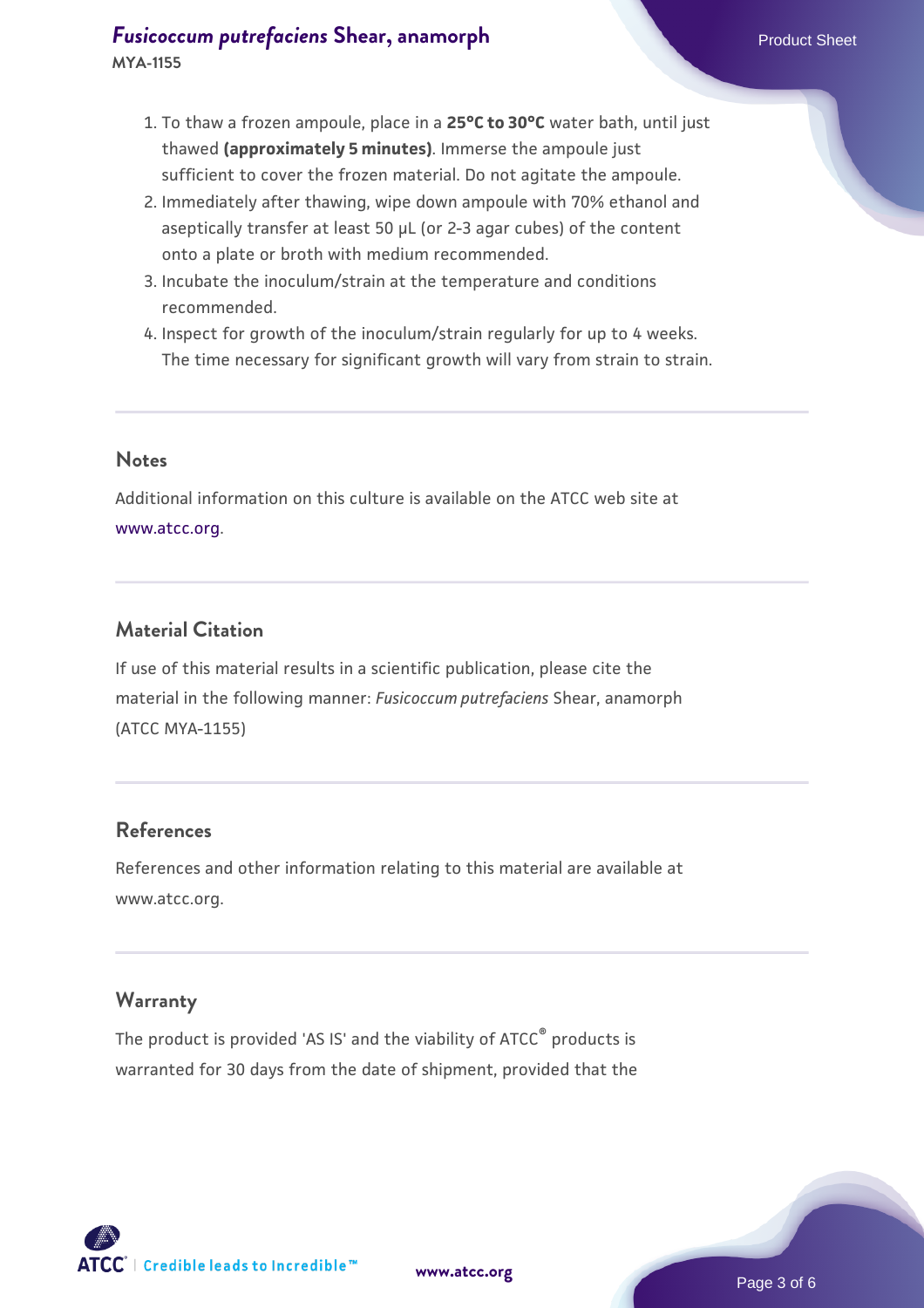# *[Fusicoccum putrefaciens](https://www.atcc.org/products/mya-1155)* [Shear, anamorph](https://www.atcc.org/products/mya-1155) Product Sheet **MYA-1155**

customer has stored and handled the product according to the information included on the product information sheet, website, and Certificate of Analysis. For living cultures, ATCC lists the media formulation and reagents that have been found to be effective for the product. While other unspecified media and reagents may also produce satisfactory results, a change in the ATCC and/or depositor-recommended protocols may affect the recovery, growth, and/or function of the product. If an alternative medium formulation or reagent is used, the ATCC warranty for viability is no longer valid. Except as expressly set forth herein, no other warranties of any kind are provided, express or implied, including, but not limited to, any implied warranties of merchantability, fitness for a particular purpose, manufacture according to cGMP standards, typicality, safety, accuracy, and/or noninfringement.

#### **Disclaimers**

This product is intended for laboratory research use only. It is not intended for any animal or human therapeutic use, any human or animal consumption, or any diagnostic use. Any proposed commercial use is prohibited without a license from ATCC.

While ATCC uses reasonable efforts to include accurate and up-to-date information on this product sheet, ATCC makes no warranties or representations as to its accuracy. Citations from scientific literature and patents are provided for informational purposes only. ATCC does not warrant that such information has been confirmed to be accurate or complete and the customer bears the sole responsibility of confirming the accuracy and completeness of any such information.

This product is sent on the condition that the customer is responsible for and assumes all risk and responsibility in connection with the receipt, handling, storage, disposal, and use of the ATCC product including without limitation taking all appropriate safety and handling precautions to minimize health or environmental risk. As a condition of receiving the material, the customer



**[www.atcc.org](http://www.atcc.org)**

Page 4 of 6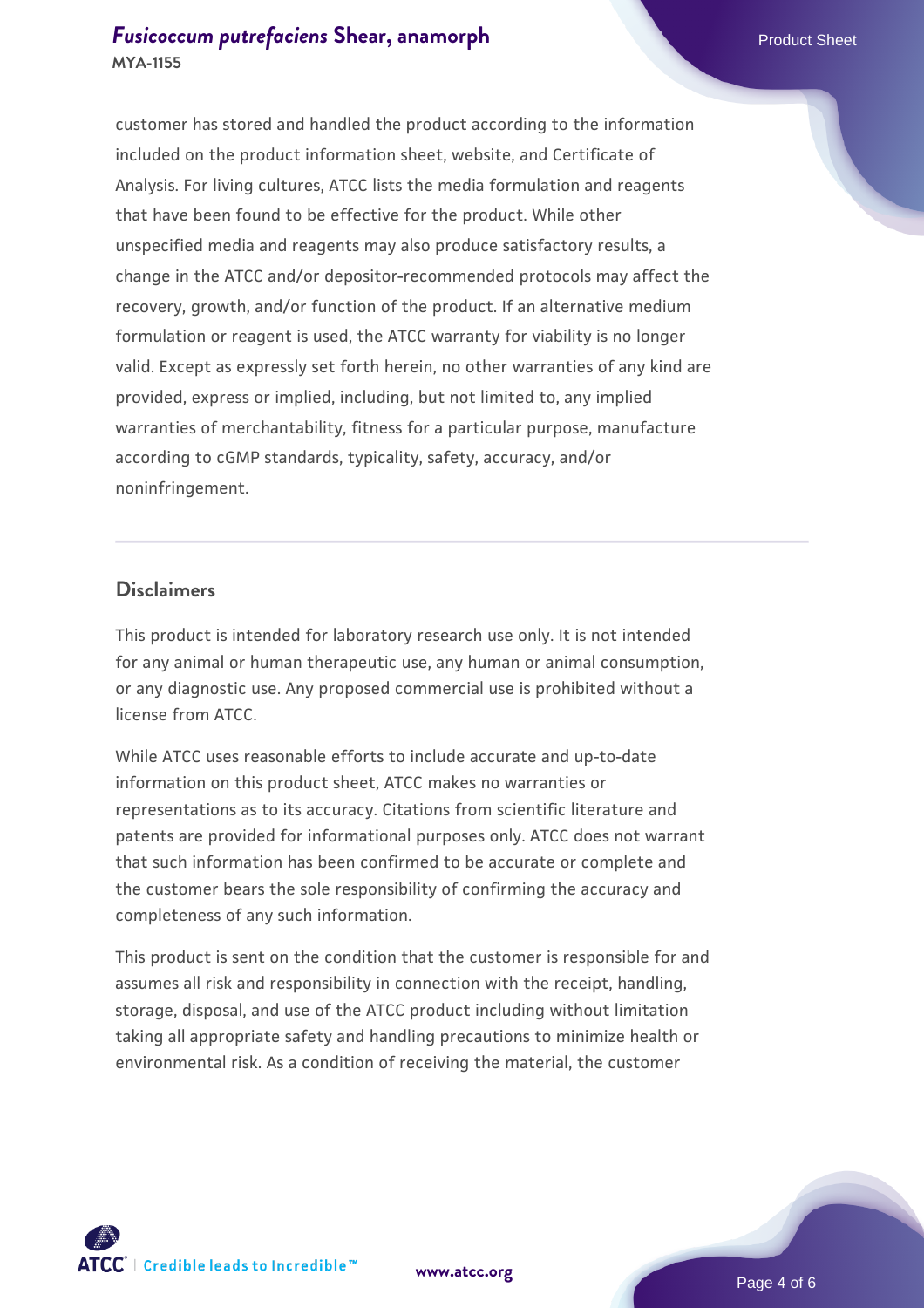agrees that any activity undertaken with the ATCC product and any progeny or modifications will be conducted in compliance with all applicable laws, regulations, and guidelines. This product is provided 'AS IS' with no representations or warranties whatsoever except as expressly set forth herein and in no event shall ATCC, its parents, subsidiaries, directors, officers, agents, employees, assigns, successors, and affiliates be liable for indirect, special, incidental, or consequential damages of any kind in connection with or arising out of the customer's use of the product. While reasonable effort is made to ensure authenticity and reliability of materials on deposit, ATCC is not liable for damages arising from the misidentification or misrepresentation of such materials.

Please see the material transfer agreement (MTA) for further details regarding the use of this product. The MTA is available at www.atcc.org.

# **Copyright and Trademark Information**

© ATCC 2021. All rights reserved. ATCC is a registered trademark of the American Type Culture Collection.

# **Revision**

This information on this document was last updated on 2021-05-20

# **Contact Information**

ATCC 10801 University Boulevard Manassas, VA 20110-2209 USA US telephone: 800-638-6597 Worldwide telephone: +1-703-365-2700